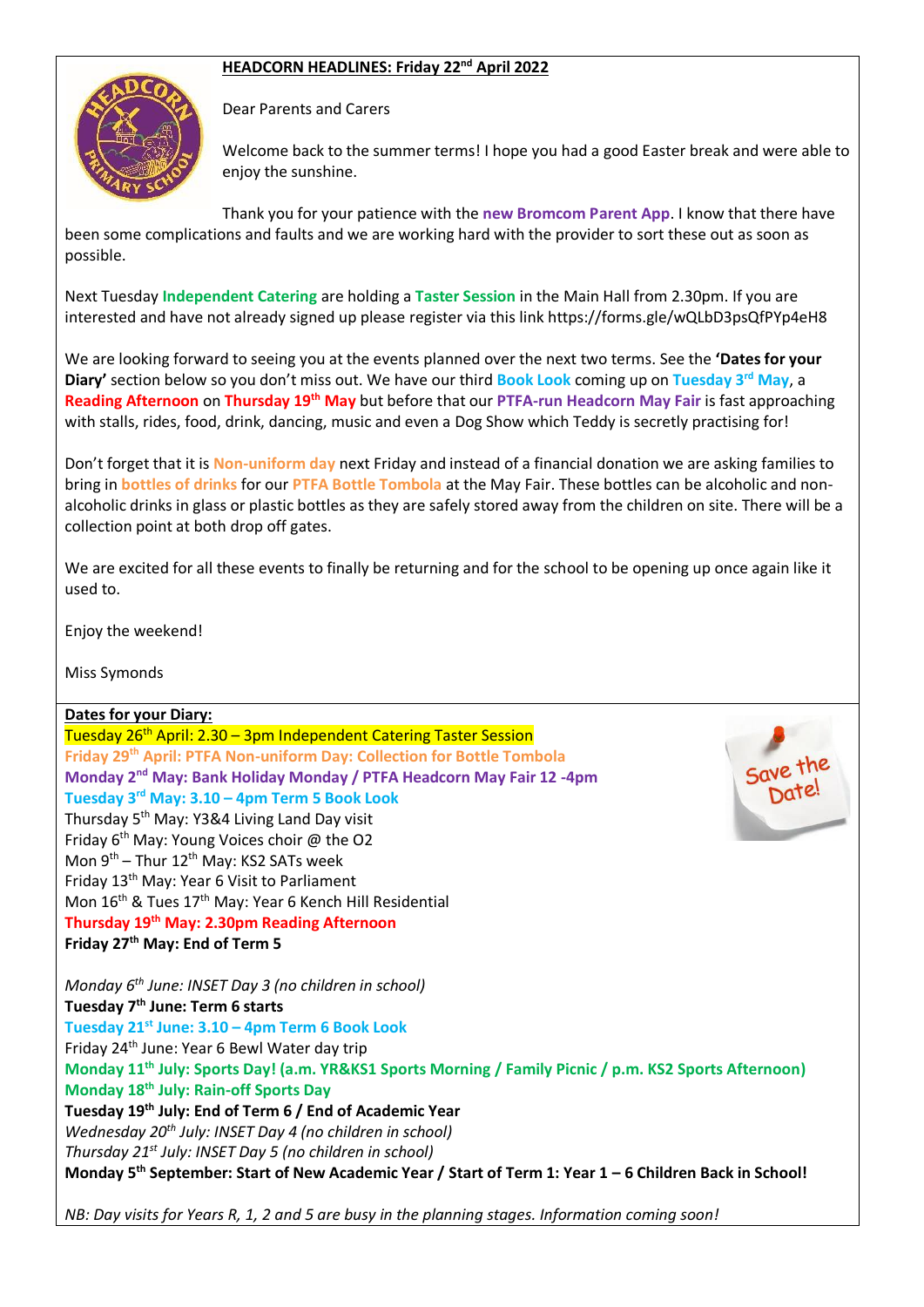# **Independent Catering Taster session - 26th April**

This coming Tuesday Independent Catering are offering a Taster Session from 2.30pm onwards in the Main Hall to any parents or carers across the school that would like to sample the menu that day. If you are interested please register your interest by clicking this link https://forms.gle/wQLbD3psQfPYp4eH8



## **Nut Free Site: Update!**

We are a nut free site as we have some children who have severe allergies to a variety of nuts. Please check wrapped food items for their contents as some have almond-based oils as an ingredient. **One new update to be aware of is that Nivea Kids Factor 50+ Coloured Spray suncream has an almond oil base!**

### **Assemblies**

Every day the children have assemblies that are aimed at developing their understanding of the wider world, sharing our core values, and encouraging selfreflection. Next week we will be celebrating St George's Day, which is on the 23rd April.





#### **PTFA Update:**

**Friday 29th April** is non uniform day and we will be asking for donations of bottles for bottle tombola at the May Fair. Bottles can be anything they

just need to be sealed and within expiry date. We will be collecting bottles at the school gates at morning drop off only. For children in breakfast club please leave on table in reception.



**May Fair: Bank Holiday Monday, 2nd May 2022** We are in the final days of planning for the May Fair!

**We are still in need of volunteers on the day please!!!** We have about 15 hourly slots still available on different stalls between 12pm and 4pm - please contact Maz Stack ASAP if you can spare an hour or two or increase the help you have already offered. We are hoping to raise lots of money for the school, some of this is on our PTFA stalls, it would be a shame to have to withdraw one of our stalls because of lack of volunteers but at the moment this is a possibility!

You will find a letter sent home in school bags with some raffle tickets attached, if you can sell these to your friends or family please we would be grateful - there are some fantastic prizes - the reverse of the letter details them! **Return all tickets and money to the school office please by Thursday 28th April. Please also return any unsold tickets as we will sell these on the day - thank you!** Be lucky!!

| <b>This Term's Week 2 Curriculum Overview</b> |                                                                                                                                                                                                                                                                                                                                                                                                                          |
|-----------------------------------------------|--------------------------------------------------------------------------------------------------------------------------------------------------------------------------------------------------------------------------------------------------------------------------------------------------------------------------------------------------------------------------------------------------------------------------|
|                                               | Year R Cheetah & Leopard Classes: Next Week's Curriculum Focus<br>Maths: Visualise, make and describe spatial arrangements of 6. Name and use 2D<br>shapes to make a robot.<br>English: Writing sentences about our robot.<br>Topic: Making a large-scale class robot to sort magnetic and non-magnetic materials.                                                                                                       |
|                                               | Year 1 Tiger & Lynx Classes: Next Week's Curriculum Focus<br>Maths: Problem solving with equal and unequal groups and Arrays!<br>English: Creating a non-chronological report about the animals in our new book!<br>Science: We are doing an experiment which tells us how clouds are formed.                                                                                                                            |
|                                               | Year 2 Puma & Panther Classes: Next Week's Curriculum Focus<br>Maths: Reading scales and introducing kg, g ml and l. Any work you can do on these in<br>your kitchens or around your house would be fantastic!<br>English: Exploring and using clues to predict what our new book will be for this term<br>DT: Taste-testing in our new 'Dips and Dippers' topic to find the best dip and dipper in<br>the supermarkets! |